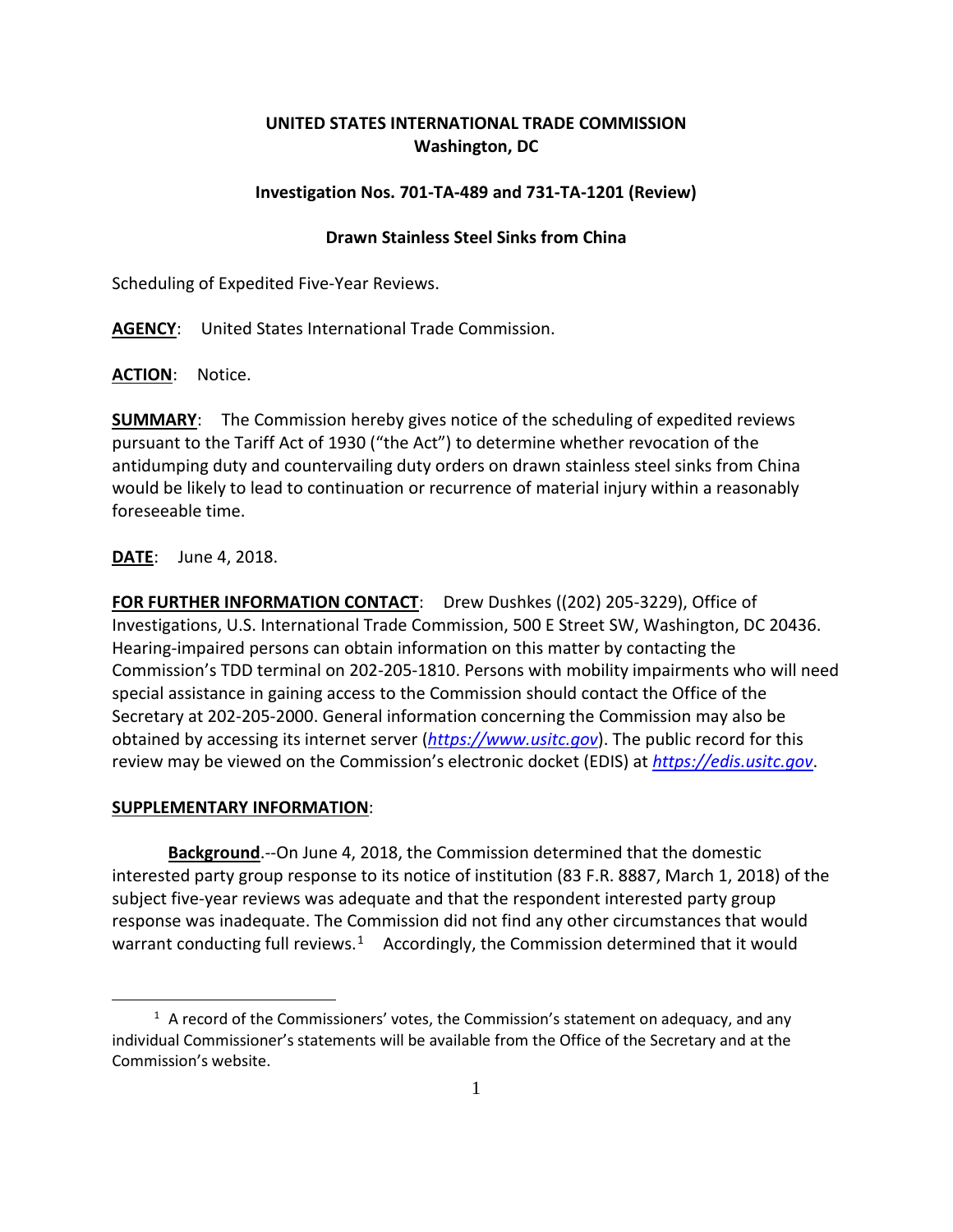conduct expedited reviews pursuant to section  $751(c)(3)$  of the Tariff Act of 1930 (19 U.S.C. 1675(c)(3)). [2](#page-1-0)

For further information concerning the conduct of these reviews and rules of general application, consult the Commission's Rules of Practice and Procedure, part 201, subparts A and B (19 CFR part 201), and part 207, subparts A, D, E, and F (19 CFR part 207).

**Staff report**.--A staff report containing information concerning the subject matter of the reviews will be placed in the nonpublic record on June 29, 2018, and made available to persons on the Administrative Protective Order service list for this review. A public version will be issued thereafter, pursuant to section 207.62(d)(4) of the Commission's rules.

**Written submissions**.--As provided in section 207.62(d) of the Commission's rules, interested parties that are parties to the reviews and that have provided individually adequate responses to the notice of institution, $3$  and any party other than an interested party to the reviews may file written comments with the Secretary on what determination the Commission should reach in the review. Comments are due on or before July 10, 2018 and may not contain new factual information. Any person that is neither a party to the five-year reviews nor an interested party may submit a brief written statement (which shall not contain any new factual information) pertinent to the reviews by July 10, 2018. However, should the Department of Commerce ("Commerce") extend the time limit for its completion of the final results of its review, the deadline for comments (which may not contain new factual information) on Commerce's final results is three business days after the issuance of Commerce's results. If comments contain business proprietary information (BPI), they must conform with the requirements of sections 201.6, 207.3, and 207.7 of the Commission's rules. The Commission's rules with respect to filing were revised effective July 25, 2014. *See* 79 Fed. Reg. 35920 (June 25, 2014), and the revised Commission Handbook on E-filing, available from the Commission's website at *[https://edis.usitc.gov](https://edis.usitc.gov/)*.

In accordance with sections 201.16(c) and 207.3 of the rules, each document filed by a party to the reviews must be served on all other parties to the reviews (as identified by either the public or BPI service list), and a certificate of service must be timely filed. The Secretary will not accept a document for filing without a certificate of service.

**Determination**.--The Commission has determined these reviews are extraordinarily complicated and therefore has determined to exercise its authority to extend the review period by up to 90 days pursuant to 19 U.S.C. 1675(c)(5)(B).

 $\overline{a}$ 

<sup>2</sup> Commissioner Jason E. Kearns did not participate.

<span id="page-1-1"></span><span id="page-1-0"></span> $3$  The Commission has found the response submitted by Elkay Manufacturing Company to be individually adequate. Comments from other interested parties will not be accepted (*see* 19 CFR 207.62(d)(2)).